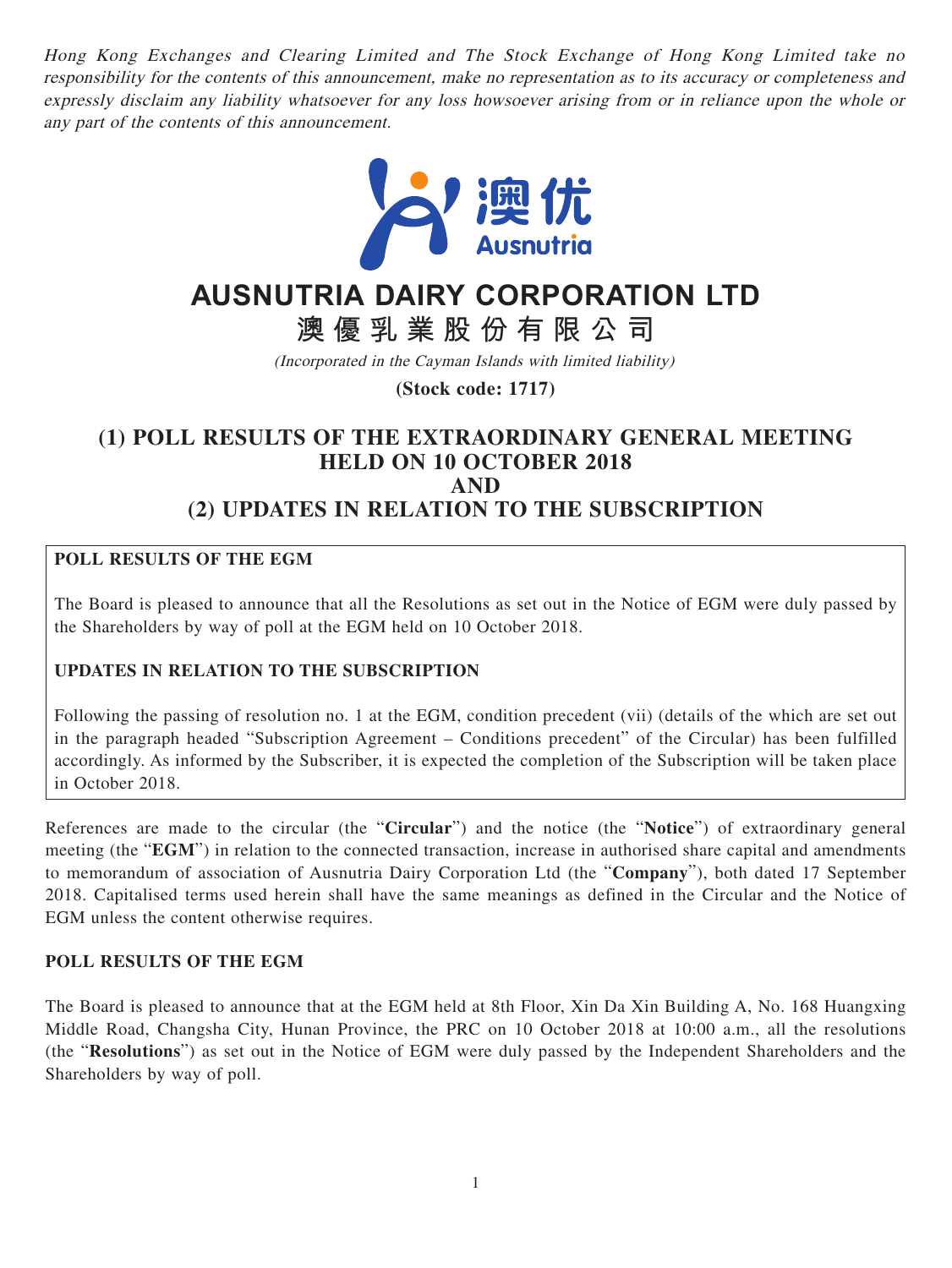As at the date of the EGM, there were a total of 1,332,250,653 Shares of HK\$0.10 each in issue. As stated in the Circular, the Center Lab Group, the sole owner of Star Link and Aeolus Industry were required to abstain from voting on ordinary resolution no. 1 at the EGM. As the date of the EGM, the three parties mentioned above hold 548,153,272 Shares in aggregate. Save as disclosed above, no Shareholder was required to abstain from voting on the Resolutions proposed at the EGM. Accordingly, a total of 784,097,381 Shares were held by the Independent Shareholders who were entitled to attend and vote for or against ordinary resolution no. 1 at the EGM.

Shareholders and authorised proxies holding an aggregate of 1,006,223,792 Shares, representing approximately 75.53% of the issued Shares, and Independent Shareholders and authorised proxies holding an aggregate of 500,292,020 Shares, representing approximately 63.80% of the issued Shares held by the Independent Shareholders, were present at the EGM. There were no Shares entitling the Shareholders to attend and abstain from voting in favour at the EGM as set out in Rule 13.40 of the Listing Rules.

The Company's Hong Kong branch share registrar, Computershare Hong Kong Investor Services Limited, acted as the scrutineer for the vote-taking at the EGM. The poll results of the Resolutions are as follow:

| <b>Resolutions</b>             |     |                                                                                                                                                                                                                                                                                                                                                                                                                                                                                                                                                                                                                                                                                                                                   | Number of votes cast and<br>approximate percentage to<br>total number of votes cast |                           |
|--------------------------------|-----|-----------------------------------------------------------------------------------------------------------------------------------------------------------------------------------------------------------------------------------------------------------------------------------------------------------------------------------------------------------------------------------------------------------------------------------------------------------------------------------------------------------------------------------------------------------------------------------------------------------------------------------------------------------------------------------------------------------------------------------|-------------------------------------------------------------------------------------|---------------------------|
| <b>As Ordinary Resolutions</b> |     |                                                                                                                                                                                                                                                                                                                                                                                                                                                                                                                                                                                                                                                                                                                                   | For                                                                                 | <b>Against</b>            |
| 1.                             | (a) | To approve, confirm and ratify the conditional<br>Subscription Agreement and the transactions<br>contemplated thereunder.                                                                                                                                                                                                                                                                                                                                                                                                                                                                                                                                                                                                         | 499,278,958<br>(99.7975%)                                                           | 1,013,062<br>$(0.2025\%)$ |
|                                | (b) | To authorise any one Director(s), on behalf of the<br>Company, do all such acts and things, to sign and execute<br>such documents or agreements or deeds and take all<br>such actions as he/she/they may in his/her/their absolute<br>discretion consider necessary, appropriate, desirable<br>or expedient for the purposes of giving effect to or in<br>connection with the Subscription Agreement and the<br>transactions contemplated thereunder and agree to such<br>variation, amendment or waiver as are, in the opinion<br>of such Director, in the interest of the Company and the<br>Shareholders as a whole.                                                                                                           |                                                                                     |                           |
|                                | (c) | Subject to and conditional upon the Listing Committee<br>of the Stock Exchange having granted the listing of, and<br>permission to deal in the Subscription Shares, to grant<br>the Directors the Specific Mandate which shall entitle<br>the Directors to exercise all the powers of the Company<br>to issue, allot and credit as fully paid, the Subscription<br>Shares, on and subject to the terms and conditions of<br>the Subscription Agreement, providing that the Specific<br>Mandate shall be in addition to, and shall not prejudice<br>nor revoke any general or specific mandate(s) which has/<br>have been granted or may from time to time be granted to<br>the Directors prior to the passing of this resolution. |                                                                                     |                           |